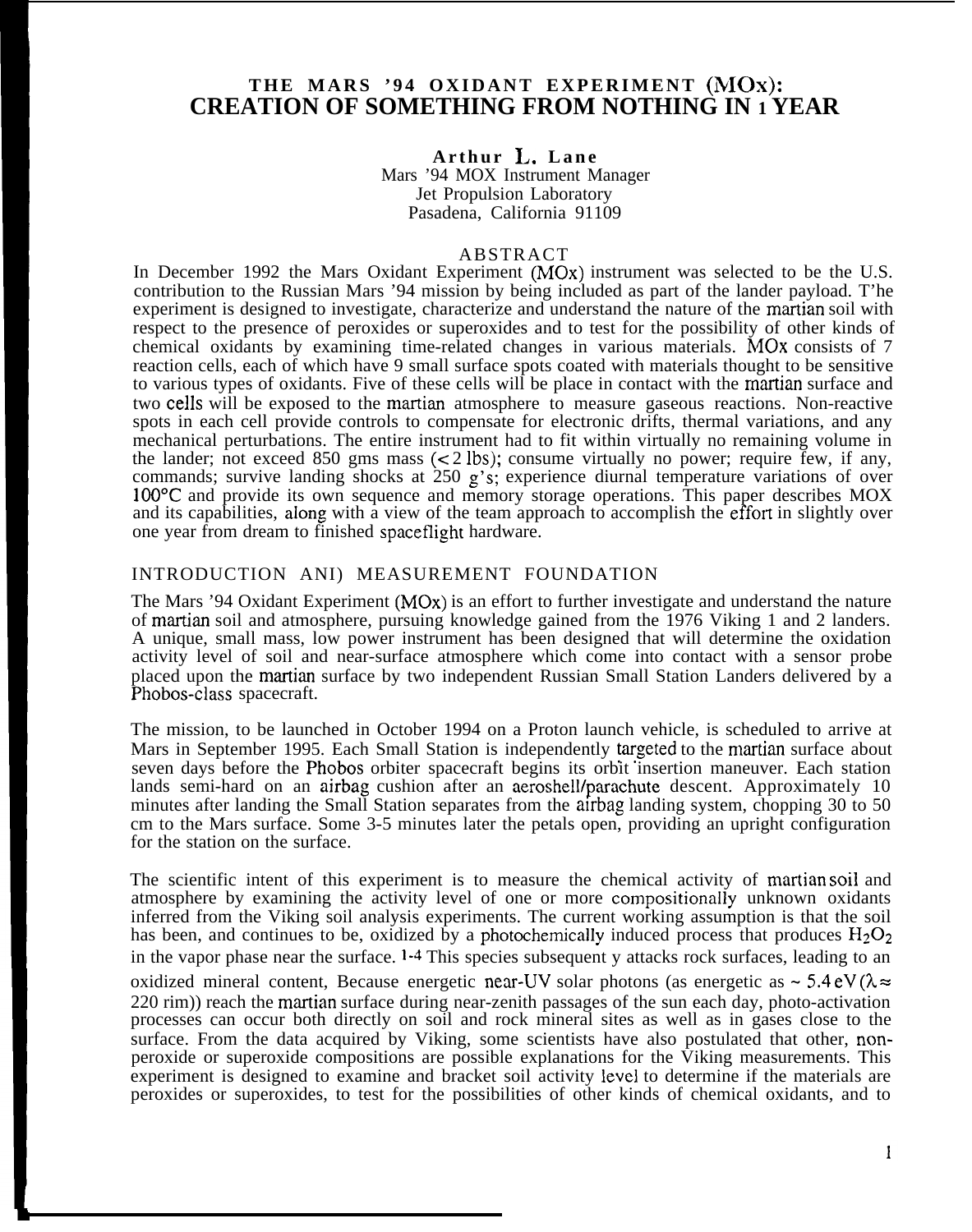examine loss of organic material due to chemical reactions with the martian environment.

The foundation of the experiment is based upon the initial work at Sandia National Laboratories on microchemical sensors,  $5-7$  These sensors, as initially developed, are sensitive photometers that examine the change in reflectivity of a semi-transparent film of material which is responsive to variations in its chemical environment. The changes can be as subtle as small alterations in the electron density in the conduction band of the sensor material or as large as physical corrosion or bulk oxidation changes. The Sandia approach is to coat or vacuum deposit the reactant onto the end of an optical fiber, and illuminate and detect via a splitter junction that connects to an optical source such as an LED and a detector such as a silicon diode or a photomultiplier. The modifications that the MOX approach brought was to multiplex and miniaturize the system using silicon micromachining procedures which permitted multiple reagent coatings in a single reaction cell and a common light source and detector structure for the multiple cells. The coating of the fiber ends was changed to a mass-produced approach of vacuum evaporator deposition or solvent casting onto a series of reaction cell surfaces so that uniformity and production of tens of units could be accomplished within a short interval.

## DESIGN GOALS AND PERFORMANCE

The Russians plan a lifetime for the landed Small Station of about 1 Mars year (-2 Earth years). Based upon laboratory reaction rates for several metal films coated on fibers and inserted into superoxide simulated martian soils, measurable reactions are observable in several hours to several days. From these results, and the potential variety of film materials usable for this experiment, it appears that detectable changes will occur in 20 to 40 days on Mars, This experiment is designed to provide active measurements for at least 50 days on the surface, beginning with petal opening. Since the lander cannot provide power nor data transmission bandwidth until 10 to 40 days after landing, and then only sufficient for partial operation, the instrument requires batteries to enable stand-alone operation during the active chemical measurement portion of the instrument activity. The MOX data system will retain measurement data in memory, sustained by a separate long-lived battery, and will provide repeated transmissions of acquired early data and any subsequent data several times, supported by lander power, assuming the lander-orbiter pair lifetime exceeds 70 days.

To best utilize the limited data return from MOX it is extremely important to provide adequate controls and calibration sequences, Three specific sensors types were defined: a soil contact set, an atmospheric set, and a fully sealed group to act as an overall standard to account for electronic and thermal drifts as well as mechanical perturbations. The philosophy of a triple set to cover most variations is extremely important to the success of the overall experiment.

The experiment sensor, which in reality is a contamination sensitive probe, needs to be protected from handling and the outgassing environment of the small station and carrier spacecraft during their assembly, system testing, launch and cruise to Mars. The widest possible variety of fiber coatings, including several very reaction-sensitive metals, is desired so that the definitiveness of the experiment becomes sufficient to separate the different models of what the oxidant domain might be. The goal is to seal the atmospheric and soil sensor regions from contamination until the experiment is landed on the surface of Mars. This has been successfully demonstrated using  $-0.8~\mu m$  thick  $Si<sub>3</sub>N<sub>4</sub>$  membranes over the cell reaction zones. These membranes have been tested to greater than an atmosphere pressure differential and have survived the 250 g shock landing profile.

The specific nature of the selected coatings which can be successfully transported to Mars. under the conditions imposed by this mission. leads to the determination of minimum performance and lifetime for this experiment. If the most desirable situation were possible. namely the ability to protect the coatings from the ambient environment until the lander reaches the Mars surface, then a minimum measurement lifetime of about 20 days with long-term data storage for eventual transmission to earth is reasonable. The Instrument Science Definition Team (ISDT) performed an initial analysis of the number of coatings necessary to provide a reasonable insight into the nature of the reactivity of the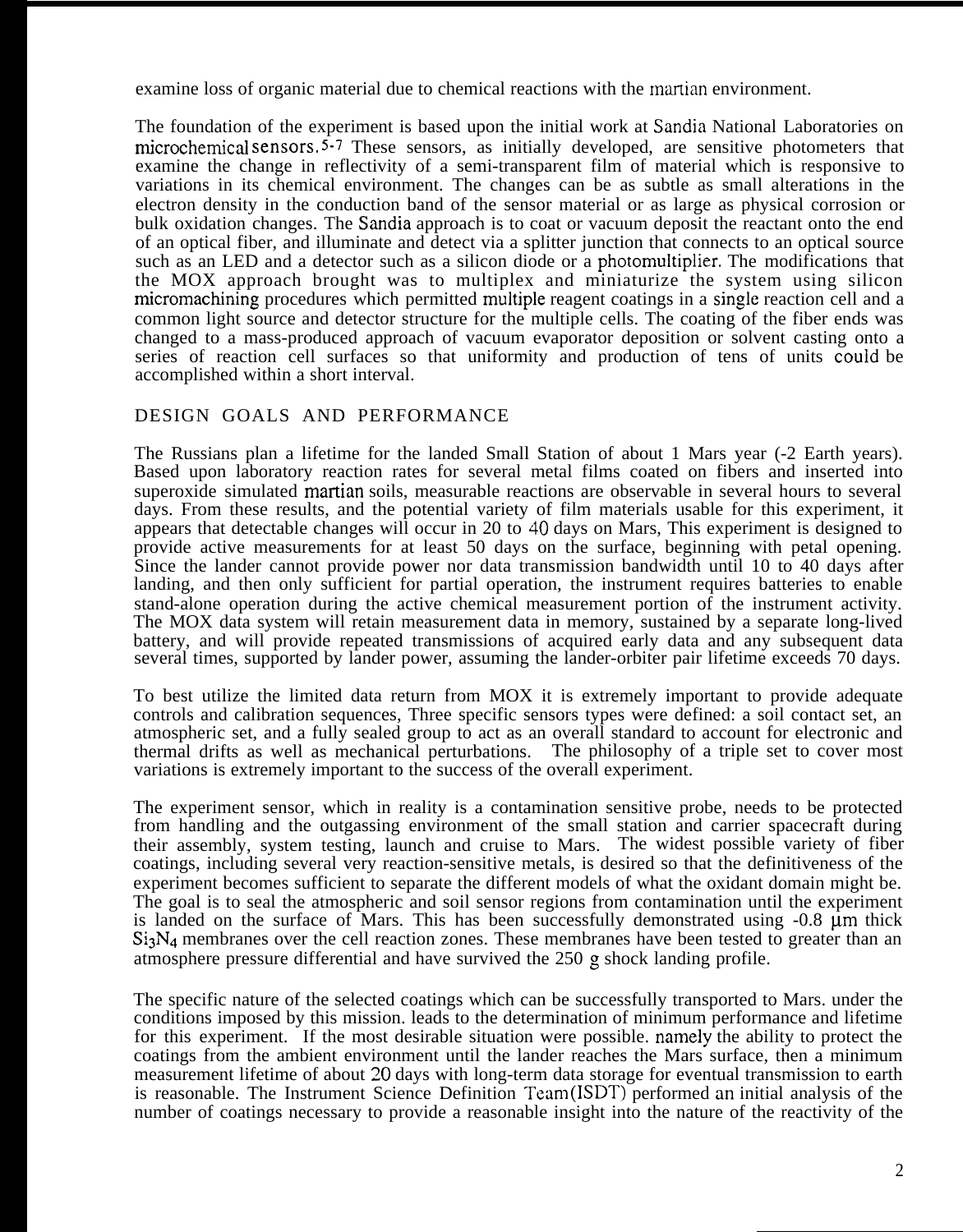soil. Classes of materials examined were metals (Au, Ag, Al, Ti, Cu, ..), semi-conductor materials (Si, PbS, InAs, AlAs, ZnO, ..), metal ligand systems, and assorted organic materials. About 40 materials have been discussed so far, and the list was reduced to 18 active materials and 3 controls, with the realization that more coatings provide a better and more definitive assessment of the soil reactivity. In addition to the pure chemical reactivity aspect of the materials a number of other properties such as stability, air poisoning, sensitivity, coatability, etc., enhanced the selection of some materials over others.

Laboratory studies of coating materials of interest indicate that a super-oxidant material could react with several metallic films providing a 0.5 to 1 % change in optical reflectivity in a 5 to 15 day period. Based upon the modest laboratory results to date, the experiment needs to be able to detect a 0.2% reflectivity change, and measure, with about 20% accuracy, reflectivity changes in the 0.5 to 1.0% change range,

## THE MOX INSTRUMENT

The MOX instrument design and configuration were dictated by the remaining resources available after the Lander was designed and ail the instrument interfaces were defined (mid- 1992), before anyone knew of the MOX instrument and its possible inclusion in the Lander payload. The most significant constraints imposed and design drivers were:

1. The volume available to the experiment and its scattered distribution within the lander, with the total mass of the experiment not to exceed 1000 gm (adversely affected by the distributed hardware placement);

2. Insufficient power available from the Small Station to run the full experiment and no power available for maintaining warmth of electronics or sensors;

3, Enforcement of the ITAR export regulations which significantly limited the capabilities of the instrument electronics (subsequently relaxed after MOX was completing fabrication);

4. Unknown time from landing for transfer of data from the experiment memory to the lander system for transmission to the orbiter for relay to Earth; and 5. Uncertainty in the effective bit error rate during trans

Uncertainty in the effective bit error rate during transmission to Earth receivers.

The resulting design and configuration addressed these constraints and unknowns as best possible, within the additional programmatic constraints of low cost and tight schedule.

## **Technical Description**

The MOX instrument is comprised of four principal components that achieve the necessary functionality:

1. The sensor head, which is deployed onto the surface of Mars by a boom identical to the one the Russians are supplying to the APX experiment. In the sensor head are the reactive film cells which interact with the martian soil and atmosphere, light emitting diodes (LEDs) that provide light sources for the films to reflect, a linear array detector which monitors the reflected light from each coating, and a preamplifier that conditions and drives the analog detector signals to the analog electronics box on the lander petal.

2. The analog and sequencer electronics box is located on the lander petal, within close proximity to the sensor head. In this box are the driver circuits for the LEDs, additional signal amplification, signal integration, the 12 bit analog-to-digital converter and timing circuits for the line array, integration control and ADC operation.

3. The CPU and power conditioning circuitry is located in a small box sandwiched between the APX instrument electronics and the Small Station instrumentation frame (space generously provided by the APX experiment). Within this single box are the 87C522 CPU/microcontroller, the program and data memory, data line interface to the Finnish Small Station Data Processing Unit (SDPU), watchdog and sequence timers, the dual real time clocks, engineering data conditioning  $\&$  scaling, and the power conditioning electronics.

4. The battery box contains the sets of primary power cells that drive the experiment and a single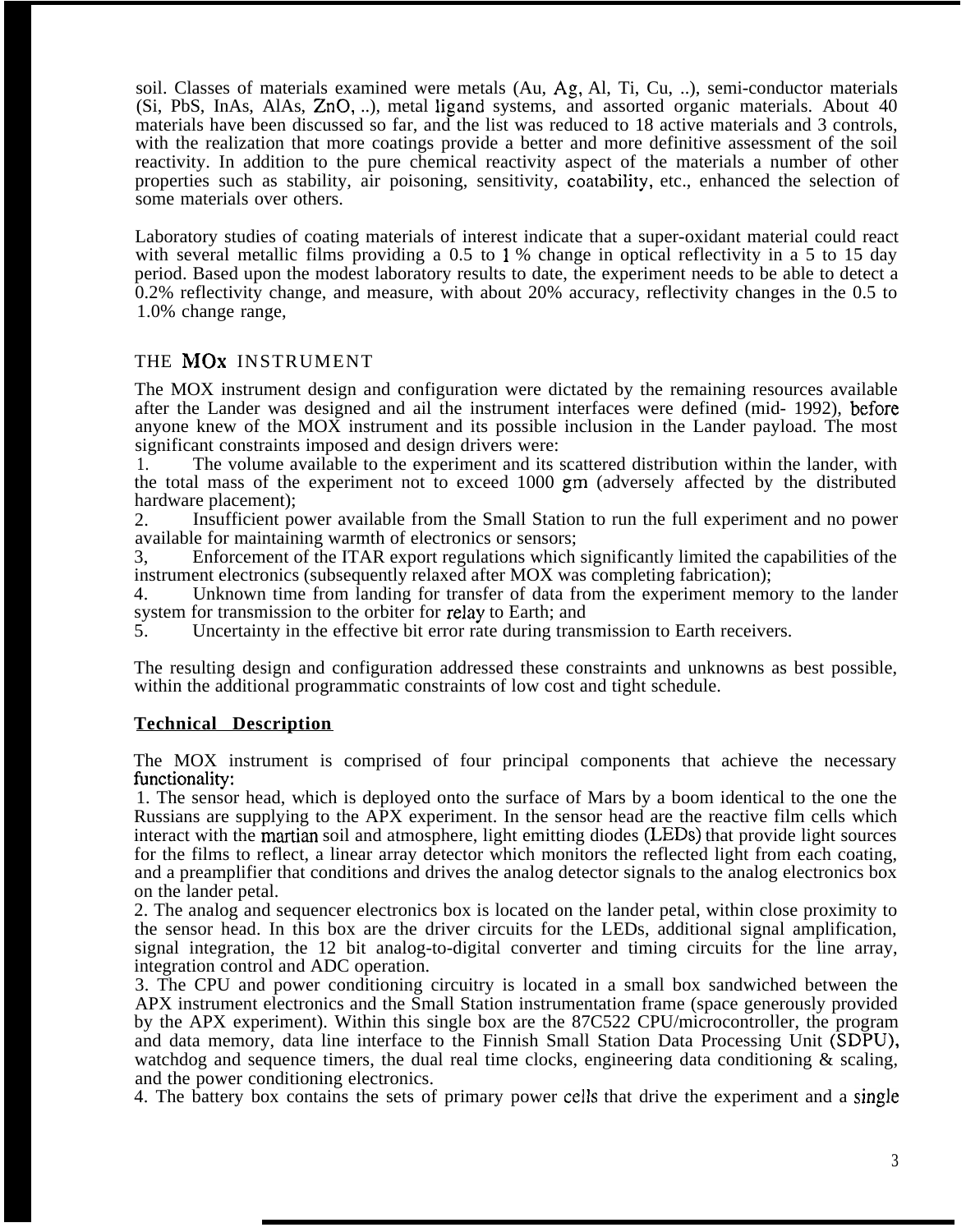memory backup power cell. It is located external to the instrumentation frame, inside the insulating foam and near one of the Russian radio-isotope thermoelectric generator (RTG) units.

The physical instrument hardware placement on the small lander is shown in figure 1 and the kinder itself in figure 2. A simplified fiber optic configuration of the sensor head is presented in figures 3, with a photograph of a sensor head as figure 4. The overall measurement strategy is figure 5.

## **1. Sensor Head**

. .

The sensor head, which is placed gently onto the martian soil by the Russian built deployment boom, contains ail of the active sensors for the MOX experiment (figure). Two varieties of chemical sensing cells are incorporated in this head: a first set of cells with thin film reactive coatings which either contact or come within about a millimeter or two of the soil, and a second set of cells with thin film coatings which are exposed to the Mars atmosphere to study its chemical activity. There are 5 of the first set of cells that contact the soil in the current implementation; more cells are possible in future units (could accommodate up to 13 in the present configuration). Within each cell there are three standard or reference coatings which monitor changes caused by temperature variations, thermal/mechanical stresses and changes in the total optical sensing system. Redundancies are possible through a matrix of locations. The atmospheric sensors, located on the top of the sensor head, are similarly constructed cells, two total in the present design with room for six total in future implementations, each with 9 different reactive coatings and 3 control coatings.

The photometer light source for the measurements is two LEDs which are located at one end of the sensor head. Dual wavelengths are used in this system to provide discrimination between mechanical and thermal changes in the coatings and different optical interactions with the band-gap energies of the thin film materials. Each LED shines into a common lightpipe that distributes the energy into fibers which go to each coating within each cell. In the present implementation of MOX, 84 spots or zones are illuminated simultaneously by each 'on' cycle of each LED.

The detection of the reflected light is accomplished by a 256 element silicon linear array which is coupled to optical fibers from each thin film coating zone. The array integrates the reflected light from all coatings separately and simultaneously, with the total integration time set to achieve a 60 to 70% full well capacity in each pixel. The data are multiplexed from the linear array by control electronics located in the petal electronics box, with the analog output conditioned by a differential amplifier located adjacent to the linear array, for transmission by wire to the integrator and analog-todigital converter located in the petal electronics box. One temperature sensor monitors the changing thermal environment for the sensor head, which differ from that found in other places on the lander.

## 2. **Analog and Sequencer Electronics Box on the Petal**

The electronics box, located on the petal surface next to the deployment boom, provides:

- 1. Generation of necessary clock pulses and signals to operate the linear array, integrator and ADC; 2, Drive current for the selected LED used for each measurement;
- 
- 3. The receiving end of the differential amplifier for the analog signals coming from the linear array in the sensor head;
- 4. Integrator and its reset circuitry; and
- 5. The conversion of analog data to digital format via a 12-bit linear ADC.

A temperature sensor is located near the ADC chip to provide monitoring of that critical area's temperature swings for use in calibration of the received data,

## 3. CPU Box

The CPU box is located between the APX instrument electronics and the top of the instrumentation frame within the lander. The box is divided internally into two electromagnetically isolated areas - the power conditioning area and the CPU, real time clocks, and memory area. The power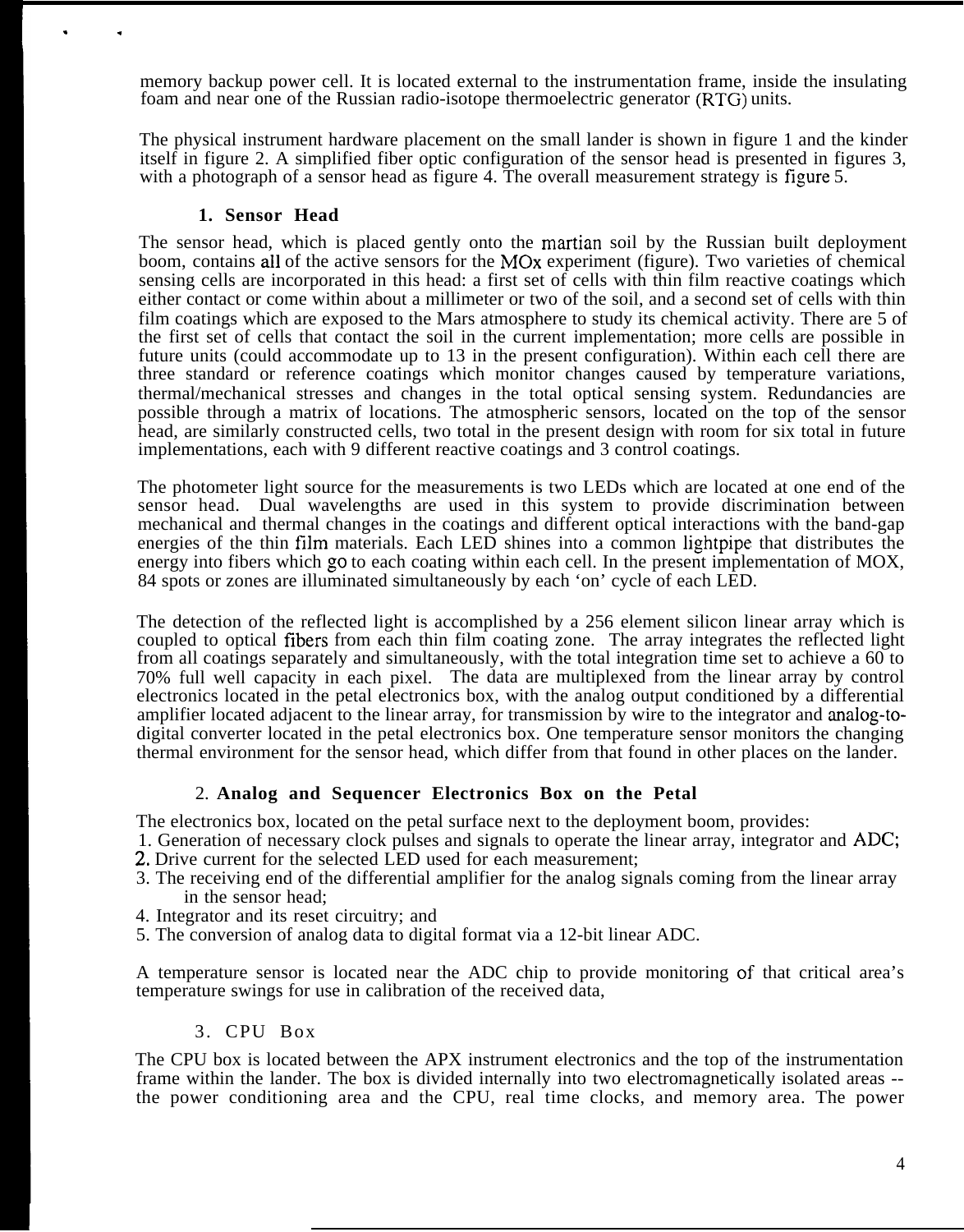conditioning electronics takes the 10.5 volts generated by the triad stacks of lithium batteries (located in the battery box) and regulates it down to  $\overline{+5}$  volts to be used in all the circuitry within MOX. The power conditioning electronics are switchers to provide the necessary efficiency. In order ensure . noise immunity these components are isolated from the other electronics in the CPU box by separate ground planes and the previously mentioned isolated areas.

The CPU, real time clocks, timers, memory and engineering, data conditioning/scaling amplifiers are located in the other compartment within the CPU box. This circuitry controls the MOX operations:

- 1. Recording of the engineering housekeeping data for the understanding of instrument performance;
- 2. Calculation of the sequence and start time of the data acquisition operation;
- 3. The receipt and interpretation of special commands and events signals;
- 4. The initiation of the timing circuits found in the analog and sequencer electronics;
- 5. The initiation of data sampling and its loading into memory space;
- 6. The retrieval of data from memory to be queued for transmission when requests come from the SDPU for data transfer; and
- 7. The selection of which data are to be sent and how many times, operating from the metric established prior to launch.

#### 4. **The Battery Box**

The battery box contains three sets of three series-connected lithium batteries and one memory keepalive battery. The box is mounted outside the instrumentation frame, but is bolted directly to the side of the frame near one of the Russian RTGs. These particular batteries were selected for their ability to deliver power at temperatures below -30"C once properly conditioned. The energy capacity of the three sets should be sufficient to provide MOX operation for between 50 and 70 days, with a factor of -2 margin, given the present estimated power levels utilized by the experiment, Once these batteries have been drained to the point where the power conditioning circuitry in the CPU box can no longer maintain +5 volt regulation, the active measurement aspect of the experiment is terminated and the remaining function of stored data transfer to the Lander central computer/sequencer (SDPU) occurs only when the SDPU provides the minimum power required to run the MOX digital circuitry.

#### **5. Environment**

The lander has two internal radioactive heater units that should provide a thermal environment that does not have the extrema of the 'normal' Martian day. The late summer - early fall landing season at latitudes 25 - 40" N imply that the external sensor head and petal box will see a peak. day temperature around -20 to - $30^{\circ}$  C and a dawn temperature of around -95 to -105 $^{\circ}$  C. The electronics in the petal box and sensor head were designed and tested for operation below -90" C; however, not all components are NASA Class S parts. The thermal environment of the CPU and battery box should be more benign:  $-35$  to  $+35^{\circ}$  C. These units were tested for operation from -50 to  $+45^{\circ}$  C.

The launch environment is that of the Russian Proton. The assemblies were tested to 9.7 g rms random shake and for pyroshock in each axis. In addition, the sensor head design was subjected to a 230 g, 3.5 ms duration drop test.

## MOX INSTRUMENT OPERATION

## **Measurement Initiation**

Surface science and engineering measurements are activated by a signal from the SDPU indicating the lander has contacted the surface. A hard-coded sequence is used and at a specified time after landing and prior to petal deployment, the instrument begins its internal calibration and measurement sequence which continues through petal opening. Following that, the instrument enters into its reaction rate measurement mode, as described in the following sections (see figure 5 for overall scenario).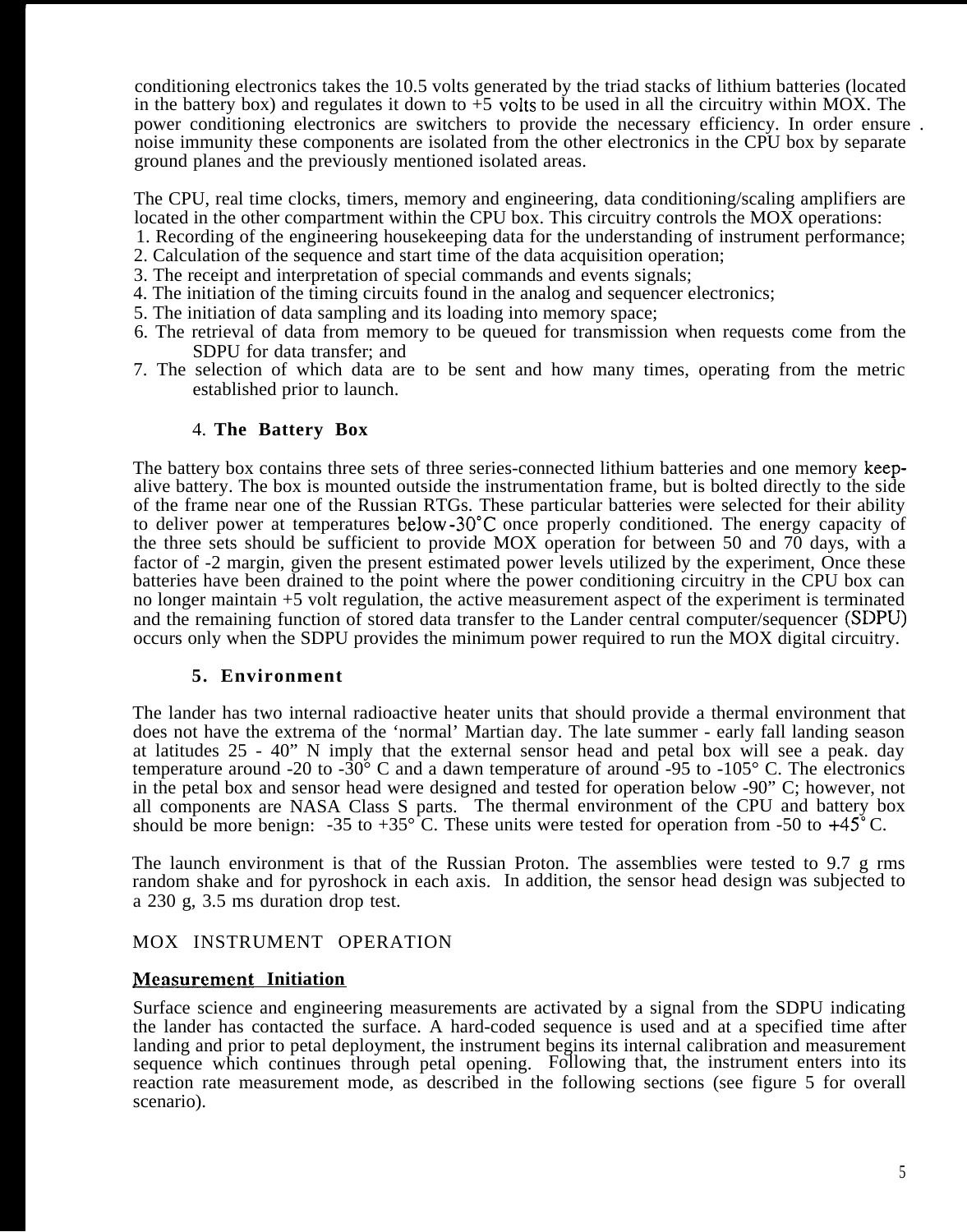After the petals have opened the MOX instrument boom is deployed, causing the sensor head containing the reaction cells to extend away from the lander, pulling and shattering the  $Si<sub>3</sub>N<sub>4</sub>$ protective membranes fastened over the reaction cells. Boom deployment ends when the soil head comes into contact with the surface. Boom deployment occurs in approximately three (3) seconds.

#### **Measurement Modes**

<sup>8</sup> ,

There are three measurement modes employed, The first involves calibrations which occur before the boom is deployed and the reaction cells are exposed to the Martian environment. These are complete measurements requiring 32 seconds to finish a single measurement cycle. The complete calibration utilizes 2 cycles prior to Mars atmosphere entry some 6 days after lander separation from the Phobos orbiter stage; 1 cycle post-landing, but prior to petal opening; and 1 cycle post petal opening, but prior to boom deployment. This strategy examines the survival of the protective membranes and the electronics before entry (launch and cruise survival) and after landing (survival after the -200 g landing shock and subsequent bounces) and establishes the basis for any electronic offsets in the measurement data which will follow.

The second mode involves a short series of quick mini-cycle measurements which are taken as the boom deploys and the sensor head reaches the surface. These are six measurement mini-cycles that occur over a 24 second period.

The third mode is the basic, long duration measurements that begin about 28 seconds after boom deployment begins, 4 seconds after the 2nd mode ends, and continues until the entire memory buffer is filled. The measurement strategy involves a set of discrete timing starts for each measurement cycle for the first day of landing, and a periodic structure for days after that. For Day O the time between measurement cycles follows a logarithmic-like function of decreasing measurement cycles per unit time. Day 1 has ten cycles evenly spaced over the Mars day. Days 2 through 5 have five non-uniformly spaced measurement cycles per day, but each day is identical in its timing. Days 6 through 10 have four non-uniformly spaced measurement cycles per day and again, each day is identical in its timing. The next period covers days 11 through 20 with two measurement cycles per day focused on the hottest part of the daily temperature cycle, about 12:30 to 13:00 local and then at about 19:30 to 20:00 when the temperatures have not dropped to too cold a level but there is no significant sunlight present. Days 21 through 40 continue the same pattern as in days 11-20, but active oniy on alternate days to avoid fiiling the last 90% of memory too quickly. After 40 days the pattern continues every 3rd day, but only when there exists memory into which to place new measurements. Memory is allocated to new measurements once the data have been properly sent for transmission according to a priority ordered transmission table resident in the MOX software.

Each measurement cycle consists of four subunits of optical reflectance measurements: amber - low intensity, near IR - low intensity, amber - high intensity and near IR - high intensity, in that order. For each subunit, there are 8 co-added readings from the line array, accomplished in the following manner: clear the array twice to remove residual charge, then for each pixel of the 256 pixel array 8 consecutive sets of 12-bit data (illumination measurement minus dark measurement) are co-added into a 16-bit register. That number is saved and stored. This pattern is repeated for each color and intensity level (low and high, which differ by about a factor of 5). At the start of each major sequence block (day 1, day 2, day 6, day 11, and day 21) a separate dark reading is performed and stored with the data to be returned to earth.

After the probe has landed but prior to instrument primary battery consumption, the instrument will collect and store data. After  $20$  to 40 days the SDPU will query the instrument for data, depending upon the orbiter's availability. Transferring data to the SDPU takes priority over all other events. Data transfer requests interrupt any measurement cycle, causing the cycle to resume once data transfer has been completed, Science data are transferred along with engineering data. Frequency and duration of the transfer operation is totally determined by the SDPU and data volume per unit time will be determined by the lander's main "cyclograms" (sequences) to be constructed during the spring of 1994.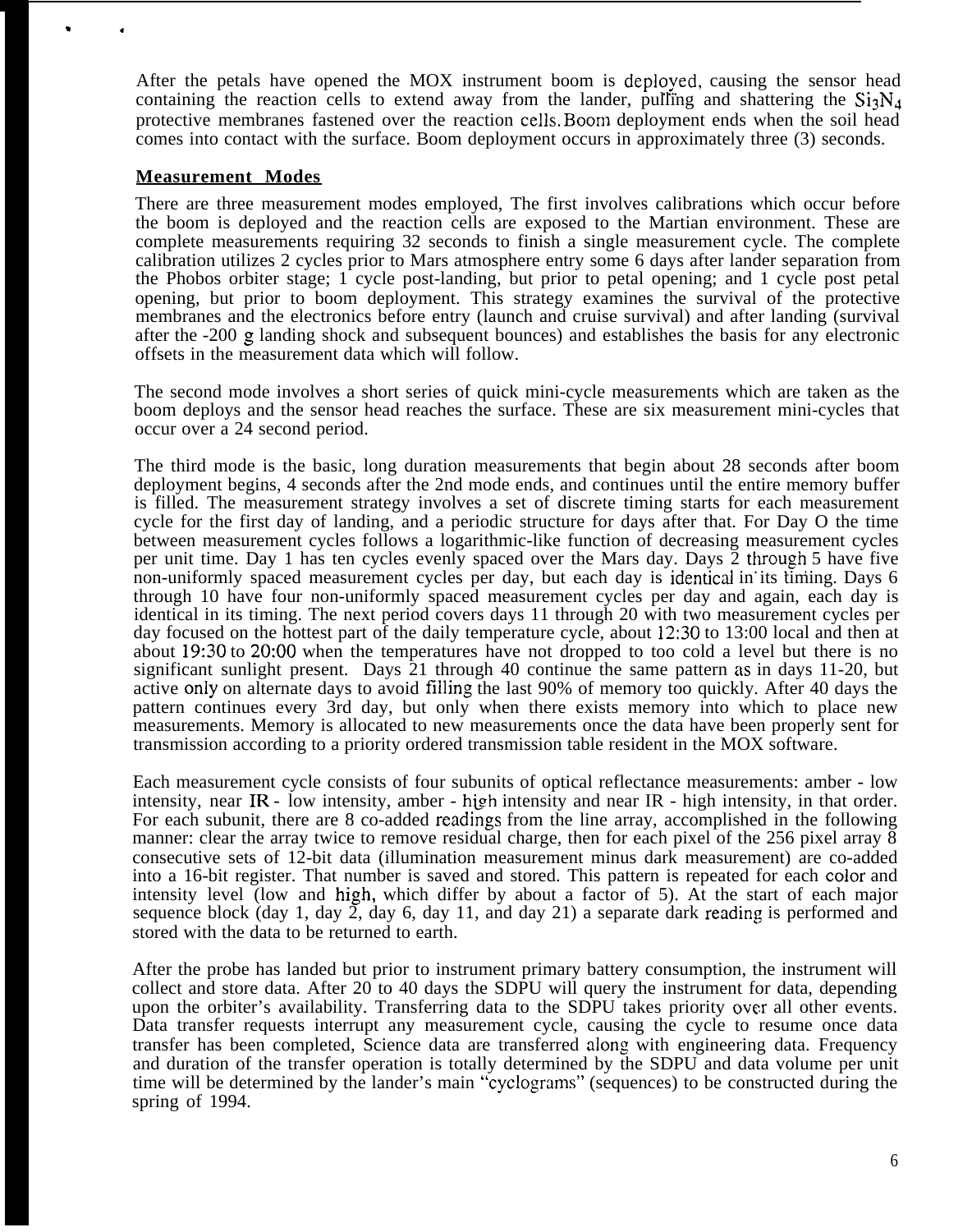The instrument analog electronics become unavailable upon depletion of the MO<sub>X</sub> primary batteries. No instrument measurements are attempted after the primary batteries reach a voltage condition that is too low to drive the power conditioning circuitry and safely run the instrument. Once this occurs, the extremely limited power from the lander is provided to operate the instrument's internal digital electronics which enables transfer of stored data one or more times. A memory backup secondary battery is provided to ensure no data loss during the useful lifetime of the station.

## PROGRAMMATICS AND THE MOX TEAM

The Mars '94 Small Station Lander has a strong international flavor with its participants spread across Russia, France, Finland, Germany and the United States. The initial conditions for the inclusion of MOX onto the Mars '94 Lander payload were extremely daunting. With the good will created by strong cooperative desires among the participants it has been possible to integrate the MOX into this mission. This required the Finns and the Germans to find a way to allow MOX to share a common command and data line with the APX instrument and generate a modest number of MOx-specific coded commands. It required the Russians to fabricate, with the assistance of the Germans, another deployment boom similar to that used by the APX but with a slightly different latching mechanism. Internal volume was at a premium; only because the Germans were able to use less electronics inside the lander and to shorten their electronics box was MOX able to sandwich its CPU box between the APX and its mounting place on the lander internal structure, and the Russians agreed to allow MOX to place its battery compartment (because there was no extra power available to run MOX) outside the internal frame within the thermal insulation of the lander. These and many other small to moderate compromises and assists enabled MOX to be able to be an active part of the lander payload. Only through diligent work and strong inter-personal relations were the necessary changes achieved; to the credit of all the participants.

The development of the Mars '94 MOX experiment represented a significant departure from the mode in which most Jet Propulsion Laboratory spaceflight experiments were developed in the past. These changes covered areas such as team formation and interactions, procurement methodology, continuity of individuals throughout the design, build and test phases, tremendous flexibility in design change because the receiving organizations (Russia's science and engineering offices on Mars '94) often changed interfaces without timely notification and extensive use of handwritten or handdrawn documentation.

A small team led the design, fabrication and testing of the MOX instrument, An overriding principle was that members of the team had to be multi-disciplinary in order to provide early vision of problems and potential solutions by working problems rather than 'tossing them over the fence' .Colocation of personnel into three major elements reduced communication delays substantially as well as providing a forum for rapid interactions with diverse technical talent during the formative stages of the design and fabrication. These elements were: 1 ) The project office which included the project manager, schedule & fiscal support, the instrument manager (whose roles also included acting as the local Principal Investigator and calibration test lead), the deputy instrument manager (who oversaw the electronics fabrication, task scheduling details, interfaces with mechanical and software functions, and provided contract management direction for the electronics fabrication), the mechanical lead engineer, the software/sequence engineer (CPU, support equipment, and sequence programming, as well as test plan support) and the secretarial/procurement support; 2) The breadboard and testing laboratory area where the initial electronic designs and battery concepts were developed and the complete thermal/vat testing program occurred; and 3) The Microdevices Laboratory (MDL) where the sensor technology for MOX was conceived, iteratively fabricated and finally assembled, In addition to the JPL domain, two major local industrial partners assisted in the MOX development, Loral EOS with the electronics final design, build & vibration testing and OCA Applied Optics for the fiber optic harness structures and optical assembly. In all cases, rapid communication and strong personal interactions permitted schedule flexibility and trade-space solutions to be achieved quickly with minimized cost impact. Although not a true 'Skunk Works' the MOX team extracted and used many of the concepts matured by Lockheed and Kelly Johnson in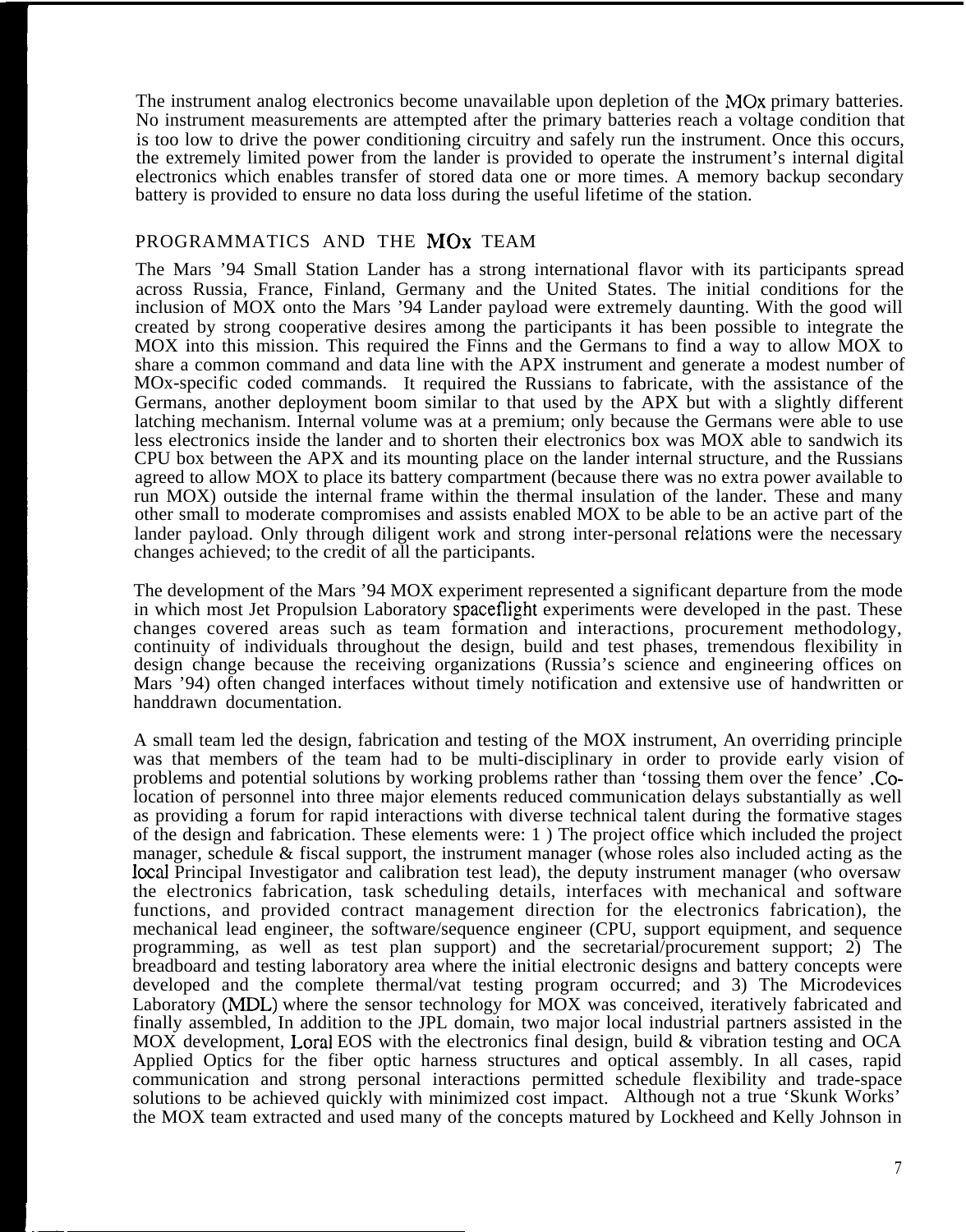their now-famous operational unit. Throughout the design, fabrication and testing the NASA instituted Instrument Science Definition Team for MOX provided interaction with the design, guidance through several painful decision processes that led to descoping because of schedule pressures, and encouragement as everyone worked together to create a totally new class of instrument for planetary exploration in about one year and for about \$4M.

## ACKNOWLEDGEMENT

The research described in this paper was performed, in part, by the Jet Propulsion Laboratory, California Institute of Technology, under a contract with the National Aeronautics and Space Administration.

## REFERENCES

- $1.$ Klein, H. P.," The Viking biological experiments on Mars", *Icarus*, 34, 666-674, 1978.
- Klein, H. P.,''The Viking Mission and the search for life on Mars", *Rev. Geophys. & Space*  $2.$ Phys, 17,1655-1662,1979.
- 3. Zent, A.P. and C.P. McKay, "The chemical reactivity of the martian soil and its implications for future missions", *Icarus,* in press.
- 4. Hunten, D. M., "Possible oxidant sources in the atmosphere and surface of Mars", *J. Mol.* Evo1.,14,57-67,1979.
- 5. Butler, M.A. and Ricco, A. J., "Chemisorption-induced reflectivity changes in optically thin silver films", *Appl. Phys. Lett., 53,* 1471-1473, 1988.
- 6. Butler, M. A., "Optical fiber interferometric sensors for chemical detection", SPIE, 1368, Chemical, Biochemical and Environmental Fiber Sensors II, 46-54, 1990.
- 7. Butler, M.A. and Ricco, A. J., "Reflectivity changes of optically-thin nickel films exposed to oxygen", *Sensors and Actuators, 19, 249-256, 1989.*



Figure 1. Pictorial depiction of the small station lander, after deployment of the petals and the booms. Instruments and major elements are labelled .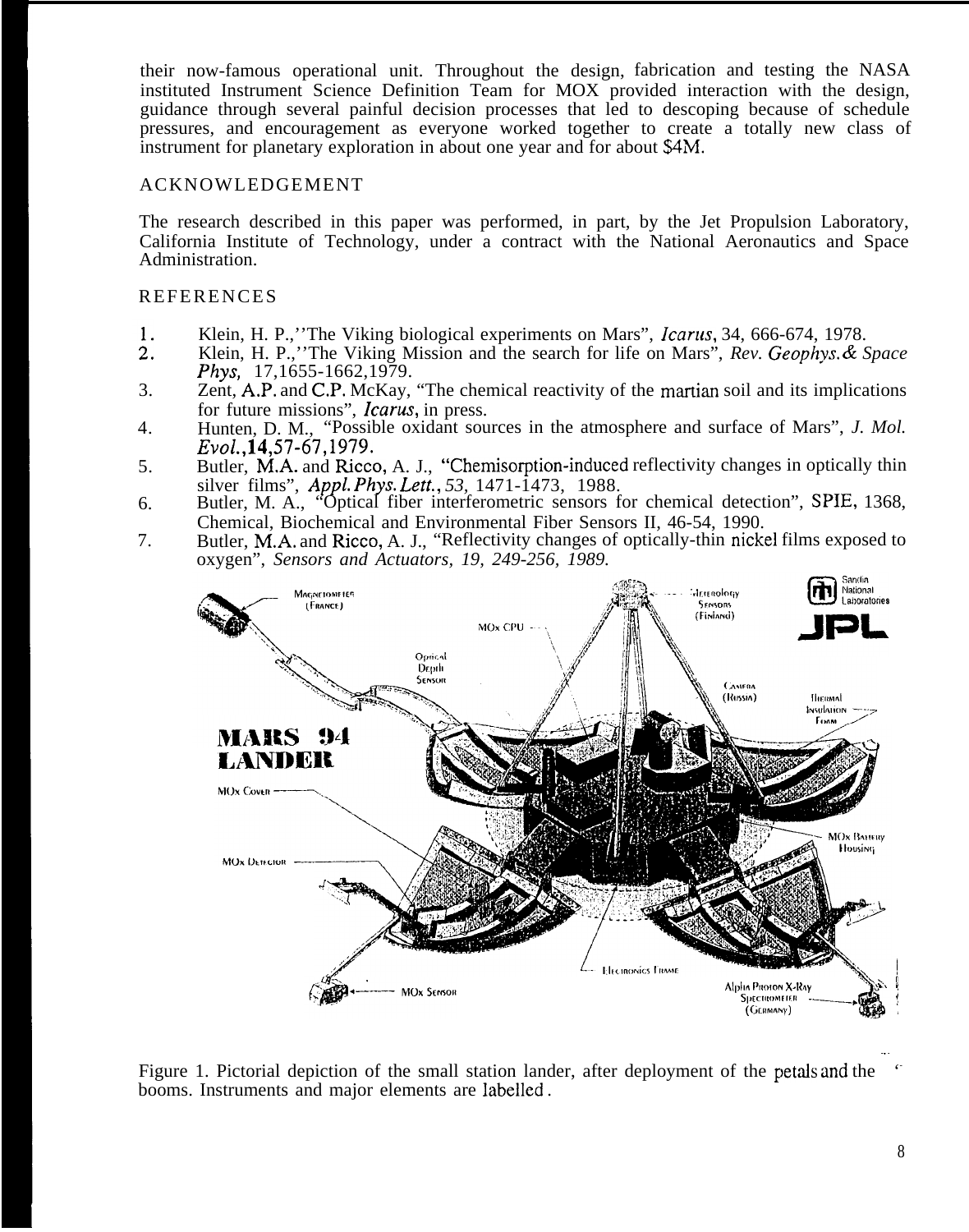

Figure 2. Photograph of the small station lander. Lander is about 60 cm in diameter, with petals closed. MOx sensor and analog electronic box are mounted on the petal in the foreground. The MOx deployment boom is in the center of the petal. in its 'caged' configuration.



**Mars '94 Oxidant Experiment Optical Configuration**

Figure 3. MOx sensor optical configuration showing parts and their assembly.